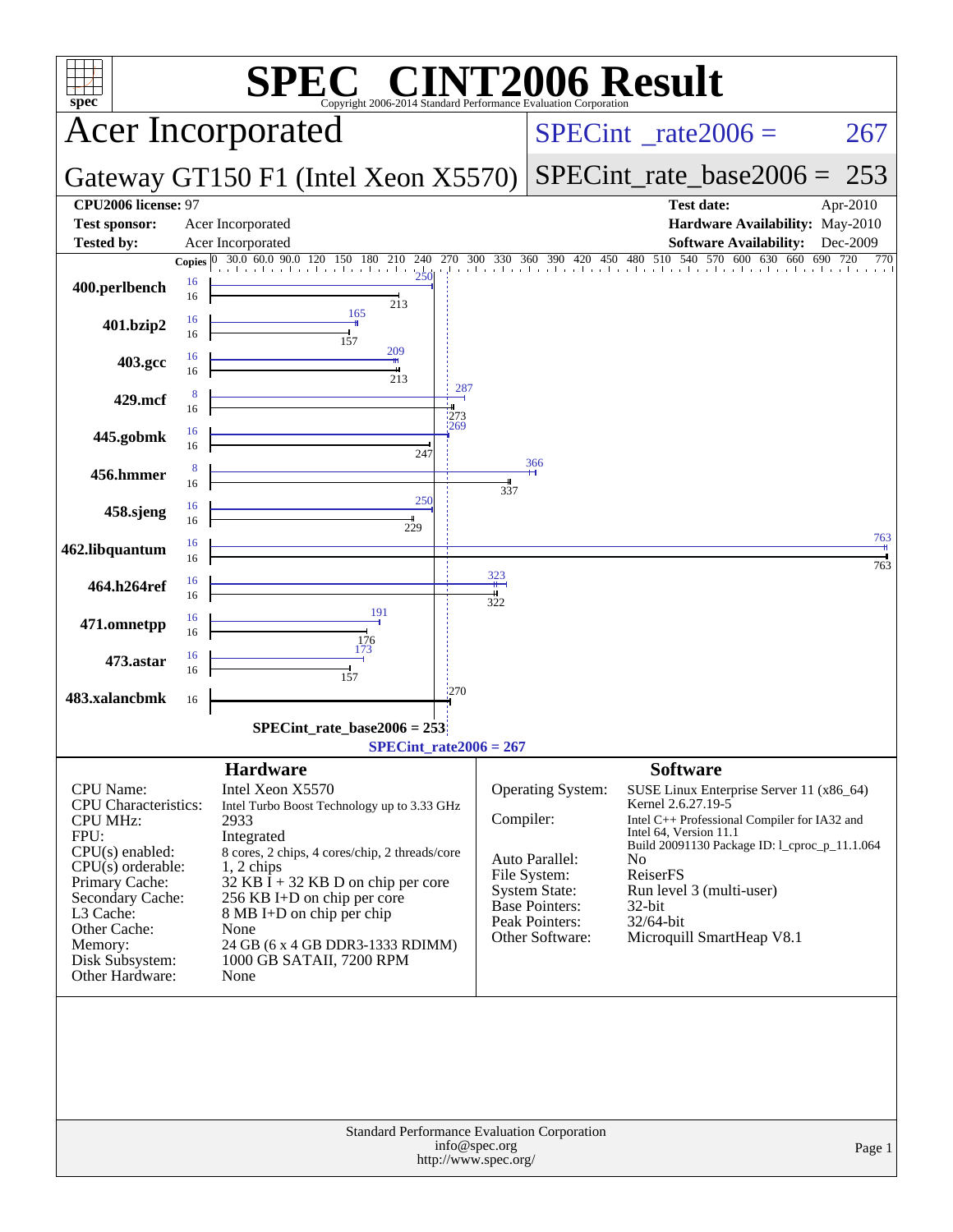

## Acer Incorporated

### SPECint rate $2006 = 267$

Gateway GT150 F1 (Intel Xeon X5570) [SPECint\\_rate\\_base2006 =](http://www.spec.org/auto/cpu2006/Docs/result-fields.html#SPECintratebase2006) 253

**[CPU2006 license:](http://www.spec.org/auto/cpu2006/Docs/result-fields.html#CPU2006license)** 97 **[Test date:](http://www.spec.org/auto/cpu2006/Docs/result-fields.html#Testdate)** Apr-2010 **[Test sponsor:](http://www.spec.org/auto/cpu2006/Docs/result-fields.html#Testsponsor)** Acer Incorporated **[Hardware Availability:](http://www.spec.org/auto/cpu2006/Docs/result-fields.html#HardwareAvailability)** May-2010 **[Tested by:](http://www.spec.org/auto/cpu2006/Docs/result-fields.html#Testedby)** Acer Incorporated **[Software Availability:](http://www.spec.org/auto/cpu2006/Docs/result-fields.html#SoftwareAvailability)** Dec-2009

### **[Results Table](http://www.spec.org/auto/cpu2006/Docs/result-fields.html#ResultsTable)**

|                  | <b>Base</b>   |                |            |                |       |                                                                                                          |                  | <b>Peak</b>   |                |              |                |              |                |              |
|------------------|---------------|----------------|------------|----------------|-------|----------------------------------------------------------------------------------------------------------|------------------|---------------|----------------|--------------|----------------|--------------|----------------|--------------|
| <b>Benchmark</b> | <b>Copies</b> | <b>Seconds</b> | Ratio      | <b>Seconds</b> | Ratio | <b>Seconds</b>                                                                                           | Ratio            | <b>Copies</b> | <b>Seconds</b> | <b>Ratio</b> | <b>Seconds</b> | <b>Ratio</b> | <b>Seconds</b> | <b>Ratio</b> |
| 400.perlbench    | 16            | 735            | 213        | 734            | 213   | 736                                                                                                      | 212              | 16            | 625            | 250          | 624            | 251          | 626            | 250          |
| 401.bzip2        | 16            | 991            | 156        | 986            | 157   | 986                                                                                                      | 157              | 16            | 946            | 163          | 931            | 166          | 933            | 165          |
| $403.\text{gcc}$ | 16            | 605            | 213        | 615            | 209   | 603                                                                                                      | 213              | 16            | 609            | 212          | 623            | 207          | 615            | <u>209</u>   |
| $429$ .mcf       | 16            | 536            | 272        | 531            | 275   | 534                                                                                                      | 273              |               | 254            | 287          | 255            | 286          | 255            | 287          |
| $445$ .gobm $k$  | 16            | 678            | 248        | 679            | 247   | 681                                                                                                      | 246              | 16            | 625            | 269          | 624            | 269          | 627            | 268          |
| 456.hmmer        | 16            | 442            | 337        | 441            | 338   | 444                                                                                                      | 336              |               | 204            | 366          | 203            | 367          | 207            | 360          |
| $458$ .sjeng     | 16            | 851            | 228        | 845            | 229   | 845                                                                                                      | 229              | 16            | 775            | 250          | 774            | 250          | 772            | 251          |
| 462.libquantum   | 16            | 435            | 762        | 434            | 763   | 434                                                                                                      | 764              | 16            | 436            | 760          | 435            | 763          | 434            | 764          |
| 464.h264ref      | 16            | 1098           | 322        | 1094           | 324   | 1107                                                                                                     | 320              | 16            | 1061           | 334          | 1096           | 323          | 1106           | 320          |
| 471.omnetpp      | 16            | 567            | <b>176</b> | 567            | 176   | 567                                                                                                      | 176 <sub>l</sub> | 16            | 524            | 191          | 524            | <b>191</b>   | 525            | 191          |
| 473.astar        | 16            | 713            | 157        | 715            | 157   | 715                                                                                                      | 157              | 16            | 650            | 173          | 651            | 173          | 650            | <u>173</u>   |
| 483.xalancbmk    | 16            | 409            | 270        | 408            | 271   | 409                                                                                                      | <b>270</b>       | 16            | 409            | 270          | 408            | 271          | 409            | <b>270</b>   |
|                  |               |                |            |                |       | Results appear in the order in which they were run. Bold underlined text indicates a median measurement. |                  |               |                |              |                |              |                |              |

### **[Submit Notes](http://www.spec.org/auto/cpu2006/Docs/result-fields.html#SubmitNotes)**

The config file option 'submit' was used. numactl was used to bind copies to the cores

### **[Operating System Notes](http://www.spec.org/auto/cpu2006/Docs/result-fields.html#OperatingSystemNotes)**

'ulimit -s unlimited' was set for stacksize unlimited

### **[General Notes](http://www.spec.org/auto/cpu2006/Docs/result-fields.html#GeneralNotes)**

Binaries were compiled on SLES 10 with Binutils 2.18.50.0.7.20080502

 This result was measured on the Gateway GT150 F1. The Acer AT150 F1 and Gateway GT150 F1 are electronically equivalent.

### **[Base Compiler Invocation](http://www.spec.org/auto/cpu2006/Docs/result-fields.html#BaseCompilerInvocation)**

[C benchmarks](http://www.spec.org/auto/cpu2006/Docs/result-fields.html#Cbenchmarks): icc  $-m32$ 

[C++ benchmarks:](http://www.spec.org/auto/cpu2006/Docs/result-fields.html#CXXbenchmarks) [icpc -m32](http://www.spec.org/cpu2006/results/res2010q3/cpu2006-20100608-11682.flags.html#user_CXXbase_intel_icpc_32bit_4e5a5ef1a53fd332b3c49e69c3330699)

> Standard Performance Evaluation Corporation [info@spec.org](mailto:info@spec.org) <http://www.spec.org/>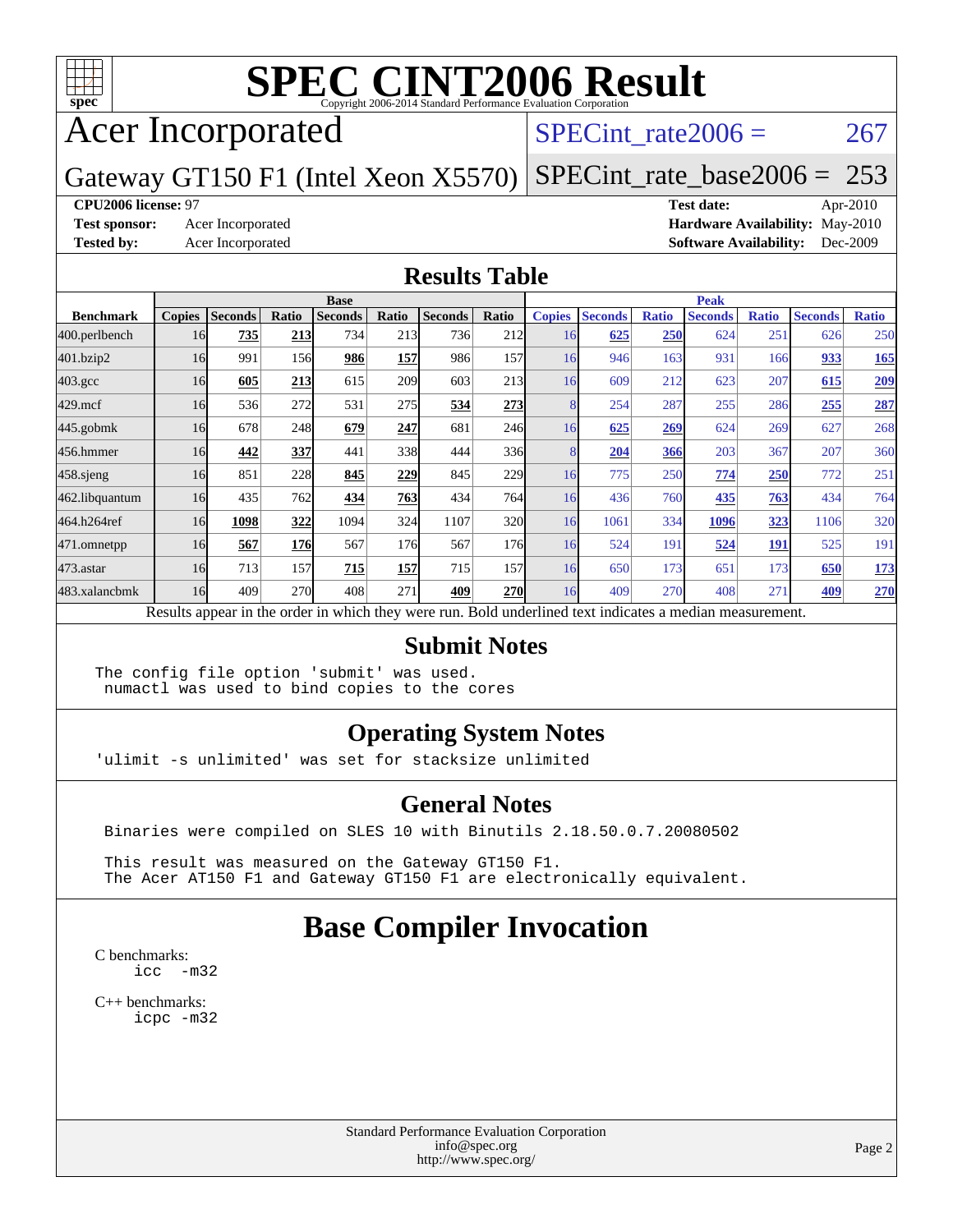

Acer Incorporated

SPECint rate $2006 = 267$ 

Gateway GT150 F1 (Intel Xeon X5570) [SPECint\\_rate\\_base2006 =](http://www.spec.org/auto/cpu2006/Docs/result-fields.html#SPECintratebase2006)  $253$ 

**[CPU2006 license:](http://www.spec.org/auto/cpu2006/Docs/result-fields.html#CPU2006license)** 97 **[Test date:](http://www.spec.org/auto/cpu2006/Docs/result-fields.html#Testdate)** Apr-2010 **[Test sponsor:](http://www.spec.org/auto/cpu2006/Docs/result-fields.html#Testsponsor)** Acer Incorporated **[Hardware Availability:](http://www.spec.org/auto/cpu2006/Docs/result-fields.html#HardwareAvailability)** May-2010 **[Tested by:](http://www.spec.org/auto/cpu2006/Docs/result-fields.html#Testedby)** Acer Incorporated **[Software Availability:](http://www.spec.org/auto/cpu2006/Docs/result-fields.html#SoftwareAvailability)** Dec-2009

### **[Base Portability Flags](http://www.spec.org/auto/cpu2006/Docs/result-fields.html#BasePortabilityFlags)**

 400.perlbench: [-DSPEC\\_CPU\\_LINUX\\_IA32](http://www.spec.org/cpu2006/results/res2010q3/cpu2006-20100608-11682.flags.html#b400.perlbench_baseCPORTABILITY_DSPEC_CPU_LINUX_IA32) 462.libquantum: [-DSPEC\\_CPU\\_LINUX](http://www.spec.org/cpu2006/results/res2010q3/cpu2006-20100608-11682.flags.html#b462.libquantum_baseCPORTABILITY_DSPEC_CPU_LINUX) 483.xalancbmk: [-DSPEC\\_CPU\\_LINUX](http://www.spec.org/cpu2006/results/res2010q3/cpu2006-20100608-11682.flags.html#b483.xalancbmk_baseCXXPORTABILITY_DSPEC_CPU_LINUX)

**[Base Optimization Flags](http://www.spec.org/auto/cpu2006/Docs/result-fields.html#BaseOptimizationFlags)**

[C benchmarks](http://www.spec.org/auto/cpu2006/Docs/result-fields.html#Cbenchmarks):

[-xSSE4.2](http://www.spec.org/cpu2006/results/res2010q3/cpu2006-20100608-11682.flags.html#user_CCbase_f-xSSE42_f91528193cf0b216347adb8b939d4107) [-ipo](http://www.spec.org/cpu2006/results/res2010q3/cpu2006-20100608-11682.flags.html#user_CCbase_f-ipo) [-O3](http://www.spec.org/cpu2006/results/res2010q3/cpu2006-20100608-11682.flags.html#user_CCbase_f-O3) [-no-prec-div](http://www.spec.org/cpu2006/results/res2010q3/cpu2006-20100608-11682.flags.html#user_CCbase_f-no-prec-div) [-static](http://www.spec.org/cpu2006/results/res2010q3/cpu2006-20100608-11682.flags.html#user_CCbase_f-static) [-opt-prefetch](http://www.spec.org/cpu2006/results/res2010q3/cpu2006-20100608-11682.flags.html#user_CCbase_f-opt-prefetch)

[C++ benchmarks:](http://www.spec.org/auto/cpu2006/Docs/result-fields.html#CXXbenchmarks)

[-xSSE4.2](http://www.spec.org/cpu2006/results/res2010q3/cpu2006-20100608-11682.flags.html#user_CXXbase_f-xSSE42_f91528193cf0b216347adb8b939d4107) [-ipo](http://www.spec.org/cpu2006/results/res2010q3/cpu2006-20100608-11682.flags.html#user_CXXbase_f-ipo) [-O3](http://www.spec.org/cpu2006/results/res2010q3/cpu2006-20100608-11682.flags.html#user_CXXbase_f-O3) [-no-prec-div](http://www.spec.org/cpu2006/results/res2010q3/cpu2006-20100608-11682.flags.html#user_CXXbase_f-no-prec-div) [-opt-prefetch](http://www.spec.org/cpu2006/results/res2010q3/cpu2006-20100608-11682.flags.html#user_CXXbase_f-opt-prefetch) [-Wl,-z,muldefs](http://www.spec.org/cpu2006/results/res2010q3/cpu2006-20100608-11682.flags.html#user_CXXbase_link_force_multiple1_74079c344b956b9658436fd1b6dd3a8a) [-L/home/cmplr/usr3/alrahate/cpu2006.1.1.ic11.1/libic11.1-32bit -lsmartheap](http://www.spec.org/cpu2006/results/res2010q3/cpu2006-20100608-11682.flags.html#user_CXXbase_SmartHeap_d86dffe4a79b79ef8890d5cce17030c3)

### **[Base Other Flags](http://www.spec.org/auto/cpu2006/Docs/result-fields.html#BaseOtherFlags)**

[C benchmarks](http://www.spec.org/auto/cpu2006/Docs/result-fields.html#Cbenchmarks):

403.gcc: [-Dalloca=\\_alloca](http://www.spec.org/cpu2006/results/res2010q3/cpu2006-20100608-11682.flags.html#b403.gcc_baseEXTRA_CFLAGS_Dalloca_be3056838c12de2578596ca5467af7f3)

### **[Peak Compiler Invocation](http://www.spec.org/auto/cpu2006/Docs/result-fields.html#PeakCompilerInvocation)**

[C benchmarks \(except as noted below\)](http://www.spec.org/auto/cpu2006/Docs/result-fields.html#Cbenchmarksexceptasnotedbelow):

[icc -m32](http://www.spec.org/cpu2006/results/res2010q3/cpu2006-20100608-11682.flags.html#user_CCpeak_intel_icc_32bit_5ff4a39e364c98233615fdd38438c6f2)

401.bzip2: [icc -m64](http://www.spec.org/cpu2006/results/res2010q3/cpu2006-20100608-11682.flags.html#user_peakCCLD401_bzip2_intel_icc_64bit_bda6cc9af1fdbb0edc3795bac97ada53)

456.hmmer: [icc -m64](http://www.spec.org/cpu2006/results/res2010q3/cpu2006-20100608-11682.flags.html#user_peakCCLD456_hmmer_intel_icc_64bit_bda6cc9af1fdbb0edc3795bac97ada53)

458.sjeng: [icc -m64](http://www.spec.org/cpu2006/results/res2010q3/cpu2006-20100608-11682.flags.html#user_peakCCLD458_sjeng_intel_icc_64bit_bda6cc9af1fdbb0edc3795bac97ada53)

462.libquantum: [icc -m64](http://www.spec.org/cpu2006/results/res2010q3/cpu2006-20100608-11682.flags.html#user_peakCCLD462_libquantum_intel_icc_64bit_bda6cc9af1fdbb0edc3795bac97ada53)

[C++ benchmarks \(except as noted below\):](http://www.spec.org/auto/cpu2006/Docs/result-fields.html#CXXbenchmarksexceptasnotedbelow) [icpc -m32](http://www.spec.org/cpu2006/results/res2010q3/cpu2006-20100608-11682.flags.html#user_CXXpeak_intel_icpc_32bit_4e5a5ef1a53fd332b3c49e69c3330699)

473.astar: [icpc -m64](http://www.spec.org/cpu2006/results/res2010q3/cpu2006-20100608-11682.flags.html#user_peakCXXLD473_astar_intel_icpc_64bit_fc66a5337ce925472a5c54ad6a0de310)

### **[Peak Portability Flags](http://www.spec.org/auto/cpu2006/Docs/result-fields.html#PeakPortabilityFlags)**

 400.perlbench: [-DSPEC\\_CPU\\_LINUX\\_IA32](http://www.spec.org/cpu2006/results/res2010q3/cpu2006-20100608-11682.flags.html#b400.perlbench_peakCPORTABILITY_DSPEC_CPU_LINUX_IA32) 401.bzip2: [-DSPEC\\_CPU\\_LP64](http://www.spec.org/cpu2006/results/res2010q3/cpu2006-20100608-11682.flags.html#suite_peakCPORTABILITY401_bzip2_DSPEC_CPU_LP64)

Continued on next page

Standard Performance Evaluation Corporation [info@spec.org](mailto:info@spec.org) <http://www.spec.org/>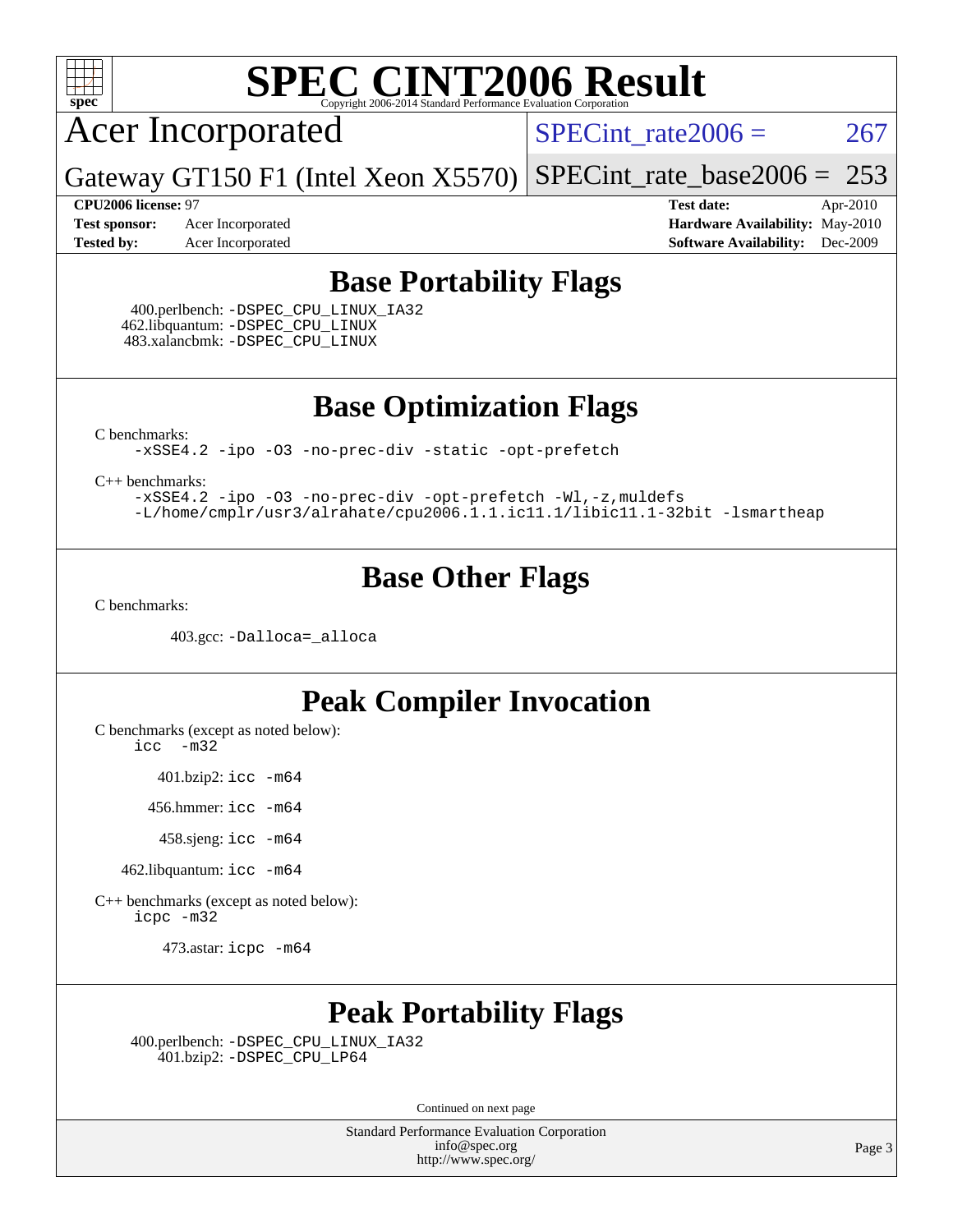

Acer Incorporated

SPECint rate $2006 = 267$ 

Gateway GT150 F1 (Intel Xeon X5570) [SPECint\\_rate\\_base2006 =](http://www.spec.org/auto/cpu2006/Docs/result-fields.html#SPECintratebase2006) 253

**[CPU2006 license:](http://www.spec.org/auto/cpu2006/Docs/result-fields.html#CPU2006license)** 97 **[Test date:](http://www.spec.org/auto/cpu2006/Docs/result-fields.html#Testdate)** Apr-2010 **[Test sponsor:](http://www.spec.org/auto/cpu2006/Docs/result-fields.html#Testsponsor)** Acer Incorporated **[Hardware Availability:](http://www.spec.org/auto/cpu2006/Docs/result-fields.html#HardwareAvailability)** May-2010 **[Tested by:](http://www.spec.org/auto/cpu2006/Docs/result-fields.html#Testedby)** Acer Incorporated **[Software Availability:](http://www.spec.org/auto/cpu2006/Docs/result-fields.html#SoftwareAvailability)** Dec-2009

## **[Peak Portability Flags \(Continued\)](http://www.spec.org/auto/cpu2006/Docs/result-fields.html#PeakPortabilityFlags)**

 456.hmmer: [-DSPEC\\_CPU\\_LP64](http://www.spec.org/cpu2006/results/res2010q3/cpu2006-20100608-11682.flags.html#suite_peakCPORTABILITY456_hmmer_DSPEC_CPU_LP64) 458.sjeng: [-DSPEC\\_CPU\\_LP64](http://www.spec.org/cpu2006/results/res2010q3/cpu2006-20100608-11682.flags.html#suite_peakCPORTABILITY458_sjeng_DSPEC_CPU_LP64) 462.libquantum: [-DSPEC\\_CPU\\_LP64](http://www.spec.org/cpu2006/results/res2010q3/cpu2006-20100608-11682.flags.html#suite_peakCPORTABILITY462_libquantum_DSPEC_CPU_LP64) [-DSPEC\\_CPU\\_LINUX](http://www.spec.org/cpu2006/results/res2010q3/cpu2006-20100608-11682.flags.html#b462.libquantum_peakCPORTABILITY_DSPEC_CPU_LINUX) 473.astar: [-DSPEC\\_CPU\\_LP64](http://www.spec.org/cpu2006/results/res2010q3/cpu2006-20100608-11682.flags.html#suite_peakCXXPORTABILITY473_astar_DSPEC_CPU_LP64) 483.xalancbmk: [-DSPEC\\_CPU\\_LINUX](http://www.spec.org/cpu2006/results/res2010q3/cpu2006-20100608-11682.flags.html#b483.xalancbmk_peakCXXPORTABILITY_DSPEC_CPU_LINUX)

## **[Peak Optimization Flags](http://www.spec.org/auto/cpu2006/Docs/result-fields.html#PeakOptimizationFlags)**

[C benchmarks](http://www.spec.org/auto/cpu2006/Docs/result-fields.html#Cbenchmarks):

Standard Performance Evaluation Corporation [info@spec.org](mailto:info@spec.org) <http://www.spec.org/> Page 4 400.perlbench: [-xSSE4.2](http://www.spec.org/cpu2006/results/res2010q3/cpu2006-20100608-11682.flags.html#user_peakPASS2_CFLAGSPASS2_LDCFLAGS400_perlbench_f-xSSE42_f91528193cf0b216347adb8b939d4107)(pass 2) [-prof-gen](http://www.spec.org/cpu2006/results/res2010q3/cpu2006-20100608-11682.flags.html#user_peakPASS1_CFLAGSPASS1_LDCFLAGS400_perlbench_prof_gen_e43856698f6ca7b7e442dfd80e94a8fc)(pass 1) [-ipo](http://www.spec.org/cpu2006/results/res2010q3/cpu2006-20100608-11682.flags.html#user_peakPASS2_CFLAGSPASS2_LDCFLAGS400_perlbench_f-ipo)(pass 2) [-O3](http://www.spec.org/cpu2006/results/res2010q3/cpu2006-20100608-11682.flags.html#user_peakPASS2_CFLAGSPASS2_LDCFLAGS400_perlbench_f-O3)(pass 2) [-no-prec-div](http://www.spec.org/cpu2006/results/res2010q3/cpu2006-20100608-11682.flags.html#user_peakPASS2_CFLAGSPASS2_LDCFLAGS400_perlbench_f-no-prec-div)(pass 2) [-static](http://www.spec.org/cpu2006/results/res2010q3/cpu2006-20100608-11682.flags.html#user_peakPASS2_CFLAGSPASS2_LDCFLAGS400_perlbench_f-static)(pass 2) [-prof-use](http://www.spec.org/cpu2006/results/res2010q3/cpu2006-20100608-11682.flags.html#user_peakPASS2_CFLAGSPASS2_LDCFLAGS400_perlbench_prof_use_bccf7792157ff70d64e32fe3e1250b55)(pass 2) [-ansi-alias](http://www.spec.org/cpu2006/results/res2010q3/cpu2006-20100608-11682.flags.html#user_peakCOPTIMIZE400_perlbench_f-ansi-alias) 401.bzip2: [-xSSE4.2](http://www.spec.org/cpu2006/results/res2010q3/cpu2006-20100608-11682.flags.html#user_peakPASS2_CFLAGSPASS2_LDCFLAGS401_bzip2_f-xSSE42_f91528193cf0b216347adb8b939d4107)(pass 2) [-prof-gen](http://www.spec.org/cpu2006/results/res2010q3/cpu2006-20100608-11682.flags.html#user_peakPASS1_CFLAGSPASS1_LDCFLAGS401_bzip2_prof_gen_e43856698f6ca7b7e442dfd80e94a8fc)(pass 1) [-ipo](http://www.spec.org/cpu2006/results/res2010q3/cpu2006-20100608-11682.flags.html#user_peakPASS2_CFLAGSPASS2_LDCFLAGS401_bzip2_f-ipo)(pass 2) [-O3](http://www.spec.org/cpu2006/results/res2010q3/cpu2006-20100608-11682.flags.html#user_peakPASS2_CFLAGSPASS2_LDCFLAGS401_bzip2_f-O3)(pass 2) [-no-prec-div](http://www.spec.org/cpu2006/results/res2010q3/cpu2006-20100608-11682.flags.html#user_peakPASS2_CFLAGSPASS2_LDCFLAGS401_bzip2_f-no-prec-div)(pass 2) [-static](http://www.spec.org/cpu2006/results/res2010q3/cpu2006-20100608-11682.flags.html#user_peakPASS2_CFLAGSPASS2_LDCFLAGS401_bzip2_f-static)(pass 2) [-prof-use](http://www.spec.org/cpu2006/results/res2010q3/cpu2006-20100608-11682.flags.html#user_peakPASS2_CFLAGSPASS2_LDCFLAGS401_bzip2_prof_use_bccf7792157ff70d64e32fe3e1250b55)(pass 2) [-opt-prefetch](http://www.spec.org/cpu2006/results/res2010q3/cpu2006-20100608-11682.flags.html#user_peakCOPTIMIZE401_bzip2_f-opt-prefetch) [-ansi-alias](http://www.spec.org/cpu2006/results/res2010q3/cpu2006-20100608-11682.flags.html#user_peakCOPTIMIZE401_bzip2_f-ansi-alias) [-auto-ilp32](http://www.spec.org/cpu2006/results/res2010q3/cpu2006-20100608-11682.flags.html#user_peakCOPTIMIZE401_bzip2_f-auto-ilp32) 403.gcc: [-xSSE4.2](http://www.spec.org/cpu2006/results/res2010q3/cpu2006-20100608-11682.flags.html#user_peakCOPTIMIZE403_gcc_f-xSSE42_f91528193cf0b216347adb8b939d4107) [-ipo](http://www.spec.org/cpu2006/results/res2010q3/cpu2006-20100608-11682.flags.html#user_peakCOPTIMIZE403_gcc_f-ipo) [-O3](http://www.spec.org/cpu2006/results/res2010q3/cpu2006-20100608-11682.flags.html#user_peakCOPTIMIZE403_gcc_f-O3) [-no-prec-div](http://www.spec.org/cpu2006/results/res2010q3/cpu2006-20100608-11682.flags.html#user_peakCOPTIMIZE403_gcc_f-no-prec-div) [-static](http://www.spec.org/cpu2006/results/res2010q3/cpu2006-20100608-11682.flags.html#user_peakCOPTIMIZE403_gcc_f-static) 429.mcf: [-xSSE4.2](http://www.spec.org/cpu2006/results/res2010q3/cpu2006-20100608-11682.flags.html#user_peakCOPTIMIZE429_mcf_f-xSSE42_f91528193cf0b216347adb8b939d4107) [-ipo](http://www.spec.org/cpu2006/results/res2010q3/cpu2006-20100608-11682.flags.html#user_peakCOPTIMIZE429_mcf_f-ipo) [-O3](http://www.spec.org/cpu2006/results/res2010q3/cpu2006-20100608-11682.flags.html#user_peakCOPTIMIZE429_mcf_f-O3) [-no-prec-div](http://www.spec.org/cpu2006/results/res2010q3/cpu2006-20100608-11682.flags.html#user_peakCOPTIMIZE429_mcf_f-no-prec-div) [-static](http://www.spec.org/cpu2006/results/res2010q3/cpu2006-20100608-11682.flags.html#user_peakCOPTIMIZE429_mcf_f-static) [-opt-prefetch](http://www.spec.org/cpu2006/results/res2010q3/cpu2006-20100608-11682.flags.html#user_peakCOPTIMIZE429_mcf_f-opt-prefetch) 445.gobmk: [-xSSE4.2](http://www.spec.org/cpu2006/results/res2010q3/cpu2006-20100608-11682.flags.html#user_peakPASS2_CFLAGSPASS2_LDCFLAGS445_gobmk_f-xSSE42_f91528193cf0b216347adb8b939d4107)(pass 2) [-prof-gen](http://www.spec.org/cpu2006/results/res2010q3/cpu2006-20100608-11682.flags.html#user_peakPASS1_CFLAGSPASS1_LDCFLAGS445_gobmk_prof_gen_e43856698f6ca7b7e442dfd80e94a8fc)(pass 1) [-prof-use](http://www.spec.org/cpu2006/results/res2010q3/cpu2006-20100608-11682.flags.html#user_peakPASS2_CFLAGSPASS2_LDCFLAGS445_gobmk_prof_use_bccf7792157ff70d64e32fe3e1250b55)(pass 2) [-O2](http://www.spec.org/cpu2006/results/res2010q3/cpu2006-20100608-11682.flags.html#user_peakCOPTIMIZE445_gobmk_f-O2) [-ipo](http://www.spec.org/cpu2006/results/res2010q3/cpu2006-20100608-11682.flags.html#user_peakCOPTIMIZE445_gobmk_f-ipo) [-no-prec-div](http://www.spec.org/cpu2006/results/res2010q3/cpu2006-20100608-11682.flags.html#user_peakCOPTIMIZE445_gobmk_f-no-prec-div) [-ansi-alias](http://www.spec.org/cpu2006/results/res2010q3/cpu2006-20100608-11682.flags.html#user_peakCOPTIMIZE445_gobmk_f-ansi-alias) 456.hmmer: [-xSSE4.2](http://www.spec.org/cpu2006/results/res2010q3/cpu2006-20100608-11682.flags.html#user_peakCOPTIMIZE456_hmmer_f-xSSE42_f91528193cf0b216347adb8b939d4107) [-ipo](http://www.spec.org/cpu2006/results/res2010q3/cpu2006-20100608-11682.flags.html#user_peakCOPTIMIZE456_hmmer_f-ipo) [-O3](http://www.spec.org/cpu2006/results/res2010q3/cpu2006-20100608-11682.flags.html#user_peakCOPTIMIZE456_hmmer_f-O3) [-no-prec-div](http://www.spec.org/cpu2006/results/res2010q3/cpu2006-20100608-11682.flags.html#user_peakCOPTIMIZE456_hmmer_f-no-prec-div) [-static](http://www.spec.org/cpu2006/results/res2010q3/cpu2006-20100608-11682.flags.html#user_peakCOPTIMIZE456_hmmer_f-static) [-unroll2](http://www.spec.org/cpu2006/results/res2010q3/cpu2006-20100608-11682.flags.html#user_peakCOPTIMIZE456_hmmer_f-unroll_784dae83bebfb236979b41d2422d7ec2) [-ansi-alias](http://www.spec.org/cpu2006/results/res2010q3/cpu2006-20100608-11682.flags.html#user_peakCOPTIMIZE456_hmmer_f-ansi-alias) [-auto-ilp32](http://www.spec.org/cpu2006/results/res2010q3/cpu2006-20100608-11682.flags.html#user_peakCOPTIMIZE456_hmmer_f-auto-ilp32) 458.sjeng: [-xSSE4.2](http://www.spec.org/cpu2006/results/res2010q3/cpu2006-20100608-11682.flags.html#user_peakPASS2_CFLAGSPASS2_LDCFLAGS458_sjeng_f-xSSE42_f91528193cf0b216347adb8b939d4107)(pass 2) [-prof-gen](http://www.spec.org/cpu2006/results/res2010q3/cpu2006-20100608-11682.flags.html#user_peakPASS1_CFLAGSPASS1_LDCFLAGS458_sjeng_prof_gen_e43856698f6ca7b7e442dfd80e94a8fc)(pass 1) [-ipo](http://www.spec.org/cpu2006/results/res2010q3/cpu2006-20100608-11682.flags.html#user_peakPASS2_CFLAGSPASS2_LDCFLAGS458_sjeng_f-ipo)(pass 2) [-O3](http://www.spec.org/cpu2006/results/res2010q3/cpu2006-20100608-11682.flags.html#user_peakPASS2_CFLAGSPASS2_LDCFLAGS458_sjeng_f-O3)(pass 2) [-no-prec-div](http://www.spec.org/cpu2006/results/res2010q3/cpu2006-20100608-11682.flags.html#user_peakPASS2_CFLAGSPASS2_LDCFLAGS458_sjeng_f-no-prec-div)(pass 2) [-static](http://www.spec.org/cpu2006/results/res2010q3/cpu2006-20100608-11682.flags.html#user_peakPASS2_CFLAGSPASS2_LDCFLAGS458_sjeng_f-static)(pass 2) [-prof-use](http://www.spec.org/cpu2006/results/res2010q3/cpu2006-20100608-11682.flags.html#user_peakPASS2_CFLAGSPASS2_LDCFLAGS458_sjeng_prof_use_bccf7792157ff70d64e32fe3e1250b55)(pass 2) [-unroll4](http://www.spec.org/cpu2006/results/res2010q3/cpu2006-20100608-11682.flags.html#user_peakCOPTIMIZE458_sjeng_f-unroll_4e5e4ed65b7fd20bdcd365bec371b81f) [-auto-ilp32](http://www.spec.org/cpu2006/results/res2010q3/cpu2006-20100608-11682.flags.html#user_peakCOPTIMIZE458_sjeng_f-auto-ilp32) 462.libquantum: [-xSSE4.2](http://www.spec.org/cpu2006/results/res2010q3/cpu2006-20100608-11682.flags.html#user_peakCOPTIMIZE462_libquantum_f-xSSE42_f91528193cf0b216347adb8b939d4107) [-ipo](http://www.spec.org/cpu2006/results/res2010q3/cpu2006-20100608-11682.flags.html#user_peakCOPTIMIZE462_libquantum_f-ipo) [-O3](http://www.spec.org/cpu2006/results/res2010q3/cpu2006-20100608-11682.flags.html#user_peakCOPTIMIZE462_libquantum_f-O3) [-no-prec-div](http://www.spec.org/cpu2006/results/res2010q3/cpu2006-20100608-11682.flags.html#user_peakCOPTIMIZE462_libquantum_f-no-prec-div) [-static](http://www.spec.org/cpu2006/results/res2010q3/cpu2006-20100608-11682.flags.html#user_peakCOPTIMIZE462_libquantum_f-static) [-auto-ilp32](http://www.spec.org/cpu2006/results/res2010q3/cpu2006-20100608-11682.flags.html#user_peakCOPTIMIZE462_libquantum_f-auto-ilp32) [-opt-prefetch](http://www.spec.org/cpu2006/results/res2010q3/cpu2006-20100608-11682.flags.html#user_peakCOPTIMIZE462_libquantum_f-opt-prefetch) 464.h264ref: [-xSSE4.2](http://www.spec.org/cpu2006/results/res2010q3/cpu2006-20100608-11682.flags.html#user_peakPASS2_CFLAGSPASS2_LDCFLAGS464_h264ref_f-xSSE42_f91528193cf0b216347adb8b939d4107)(pass 2) [-prof-gen](http://www.spec.org/cpu2006/results/res2010q3/cpu2006-20100608-11682.flags.html#user_peakPASS1_CFLAGSPASS1_LDCFLAGS464_h264ref_prof_gen_e43856698f6ca7b7e442dfd80e94a8fc)(pass 1) [-ipo](http://www.spec.org/cpu2006/results/res2010q3/cpu2006-20100608-11682.flags.html#user_peakPASS2_CFLAGSPASS2_LDCFLAGS464_h264ref_f-ipo)(pass 2) [-O3](http://www.spec.org/cpu2006/results/res2010q3/cpu2006-20100608-11682.flags.html#user_peakPASS2_CFLAGSPASS2_LDCFLAGS464_h264ref_f-O3)(pass 2) [-no-prec-div](http://www.spec.org/cpu2006/results/res2010q3/cpu2006-20100608-11682.flags.html#user_peakPASS2_CFLAGSPASS2_LDCFLAGS464_h264ref_f-no-prec-div)(pass 2) [-static](http://www.spec.org/cpu2006/results/res2010q3/cpu2006-20100608-11682.flags.html#user_peakPASS2_CFLAGSPASS2_LDCFLAGS464_h264ref_f-static)(pass 2) [-prof-use](http://www.spec.org/cpu2006/results/res2010q3/cpu2006-20100608-11682.flags.html#user_peakPASS2_CFLAGSPASS2_LDCFLAGS464_h264ref_prof_use_bccf7792157ff70d64e32fe3e1250b55)(pass 2) [-unroll2](http://www.spec.org/cpu2006/results/res2010q3/cpu2006-20100608-11682.flags.html#user_peakCOPTIMIZE464_h264ref_f-unroll_784dae83bebfb236979b41d2422d7ec2) [-ansi-alias](http://www.spec.org/cpu2006/results/res2010q3/cpu2006-20100608-11682.flags.html#user_peakCOPTIMIZE464_h264ref_f-ansi-alias) [C++ benchmarks:](http://www.spec.org/auto/cpu2006/Docs/result-fields.html#CXXbenchmarks) 471.omnetpp: [-xSSE4.2](http://www.spec.org/cpu2006/results/res2010q3/cpu2006-20100608-11682.flags.html#user_peakPASS2_CXXFLAGSPASS2_LDCXXFLAGS471_omnetpp_f-xSSE42_f91528193cf0b216347adb8b939d4107)(pass 2) [-prof-gen](http://www.spec.org/cpu2006/results/res2010q3/cpu2006-20100608-11682.flags.html#user_peakPASS1_CXXFLAGSPASS1_LDCXXFLAGS471_omnetpp_prof_gen_e43856698f6ca7b7e442dfd80e94a8fc)(pass 1) [-ipo](http://www.spec.org/cpu2006/results/res2010q3/cpu2006-20100608-11682.flags.html#user_peakPASS2_CXXFLAGSPASS2_LDCXXFLAGS471_omnetpp_f-ipo)(pass 2) [-O3](http://www.spec.org/cpu2006/results/res2010q3/cpu2006-20100608-11682.flags.html#user_peakPASS2_CXXFLAGSPASS2_LDCXXFLAGS471_omnetpp_f-O3)(pass 2) [-no-prec-div](http://www.spec.org/cpu2006/results/res2010q3/cpu2006-20100608-11682.flags.html#user_peakPASS2_CXXFLAGSPASS2_LDCXXFLAGS471_omnetpp_f-no-prec-div)(pass 2) [-prof-use](http://www.spec.org/cpu2006/results/res2010q3/cpu2006-20100608-11682.flags.html#user_peakPASS2_CXXFLAGSPASS2_LDCXXFLAGS471_omnetpp_prof_use_bccf7792157ff70d64e32fe3e1250b55)(pass 2) [-ansi-alias](http://www.spec.org/cpu2006/results/res2010q3/cpu2006-20100608-11682.flags.html#user_peakCXXOPTIMIZE471_omnetpp_f-ansi-alias) [-opt-ra-region-strategy=block](http://www.spec.org/cpu2006/results/res2010q3/cpu2006-20100608-11682.flags.html#user_peakCXXOPTIMIZE471_omnetpp_f-opt-ra-region-strategy-block_a0a37c372d03933b2a18d4af463c1f69) [-Wl,-z,muldefs](http://www.spec.org/cpu2006/results/res2010q3/cpu2006-20100608-11682.flags.html#user_peakEXTRA_LDFLAGS471_omnetpp_link_force_multiple1_74079c344b956b9658436fd1b6dd3a8a) [-L/home/cmplr/usr3/alrahate/cpu2006.1.1.ic11.1/libic11.1-32bit -lsmartheap](http://www.spec.org/cpu2006/results/res2010q3/cpu2006-20100608-11682.flags.html#user_peakEXTRA_LIBS471_omnetpp_SmartHeap_d86dffe4a79b79ef8890d5cce17030c3)  $473.\text{astar: } -xSSE4$ .  $2(\text{pass 2})$   $-\text{prof-gen}(\text{pass 1})$   $-i\text{po}(\text{pass 2})$ [-O3](http://www.spec.org/cpu2006/results/res2010q3/cpu2006-20100608-11682.flags.html#user_peakPASS2_CXXFLAGSPASS2_LDCXXFLAGS473_astar_f-O3)(pass 2) [-no-prec-div](http://www.spec.org/cpu2006/results/res2010q3/cpu2006-20100608-11682.flags.html#user_peakPASS2_CXXFLAGSPASS2_LDCXXFLAGS473_astar_f-no-prec-div)(pass 2) [-prof-use](http://www.spec.org/cpu2006/results/res2010q3/cpu2006-20100608-11682.flags.html#user_peakPASS2_CXXFLAGSPASS2_LDCXXFLAGS473_astar_prof_use_bccf7792157ff70d64e32fe3e1250b55)(pass 2) [-ansi-alias](http://www.spec.org/cpu2006/results/res2010q3/cpu2006-20100608-11682.flags.html#user_peakCXXOPTIMIZE473_astar_f-ansi-alias) [-opt-ra-region-strategy=routine](http://www.spec.org/cpu2006/results/res2010q3/cpu2006-20100608-11682.flags.html#user_peakCXXOPTIMIZE473_astar_f-opt-ra-region-strategy-routine_ba086ea3b1d46a52e1238e2ca173ed44) [-Wl,-z,muldefs](http://www.spec.org/cpu2006/results/res2010q3/cpu2006-20100608-11682.flags.html#user_peakEXTRA_LDFLAGS473_astar_link_force_multiple1_74079c344b956b9658436fd1b6dd3a8a) Continued on next page